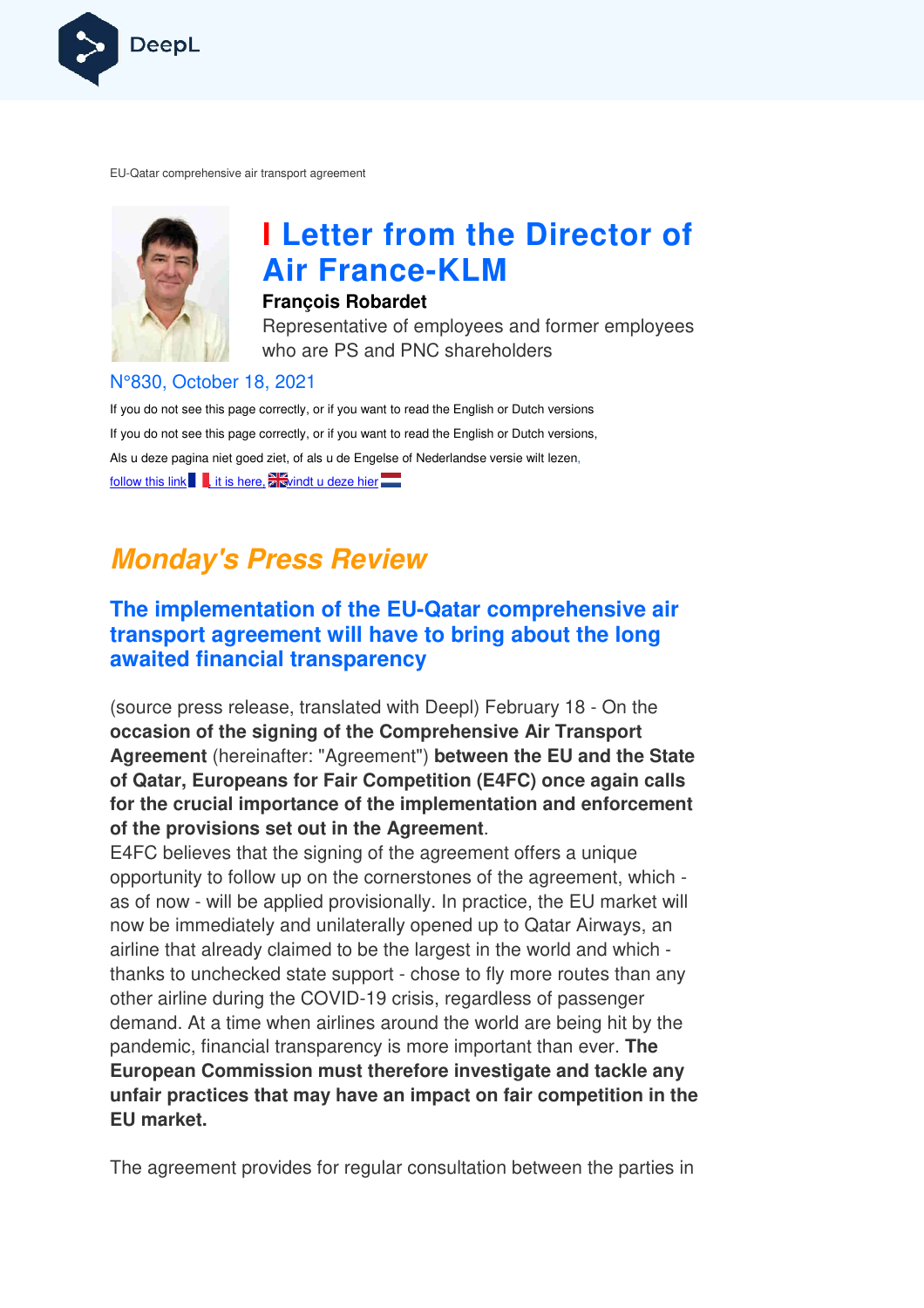the form of a joint committee, which is responsible for the proper implementation of the agreement. E4FC urges the European Commission to convene an immediate meeting of the Joint Committee which could begin to address competition issues as well as cooperation on environmental, social, safety and security issues.

**My comment:** How can we believe that the European Commission will manage to curb the unfair practices of non-European airlines? It has never been able to force a company like Ryanair, which has been condemned many times, to give up its illegal practices.

Moreover, the unions in France and the Netherlands have pointed out that the agreement, negotiated before the Covid-19 crisis, "does not take into account the evolution of environmental issues".

In short, Qatar Airways will not be subject to the same environmental constraints as Lufthansa or Air France-KLM.

#### **> Air France and SNCF have made peace on domestic routes**

(source Le Figaro) October 16 - Competitors yesterday, partners today. There was a time, not so long ago, when **Air France and the SNCF were engaged in a merciless war on domestic routes**. So, in mid-2017, when the historic rail operator opened the Paris-Bordeaux TGV in 2 hours, the national airline retaliated by offering rocket prices on this route. Today, **Air France has buried the hatchet** (...). "The opposition between trains and planes is a rearguard action", summarized Anne Rigail, General Manager of the French airline, last June. As proof of this new state of mind, **Air France and the SNCF have given a new lease of life to an old product called Train + Air. The idea? Rather than taking two separate tickets (for example, a Strasbourg-Paris ticket from SNCF and an Orly-Pointe-à-Pitre ticket from the blue-white-and-red airline), the traveller buys the package from the air carrier**. This makes life easier for the customer," explains Jérôme Laffon, marketing director of Voyages SNCF. If they miss the plane because of a TGV delay, they automatically have a seat on the next flight. And he earns airline miles by taking the train.

The SNCF has a partnership of this type with twelve airlines (Qatar Airways, Corsair ). But it is with Air France that it gives the most results: of the 300,000 Train + Air tickets sold in 2019, 160,000 were sold with a flight of the tricolored company. (...) **Air France** (...) **now offers its customers to reach the capital by train even though it operates**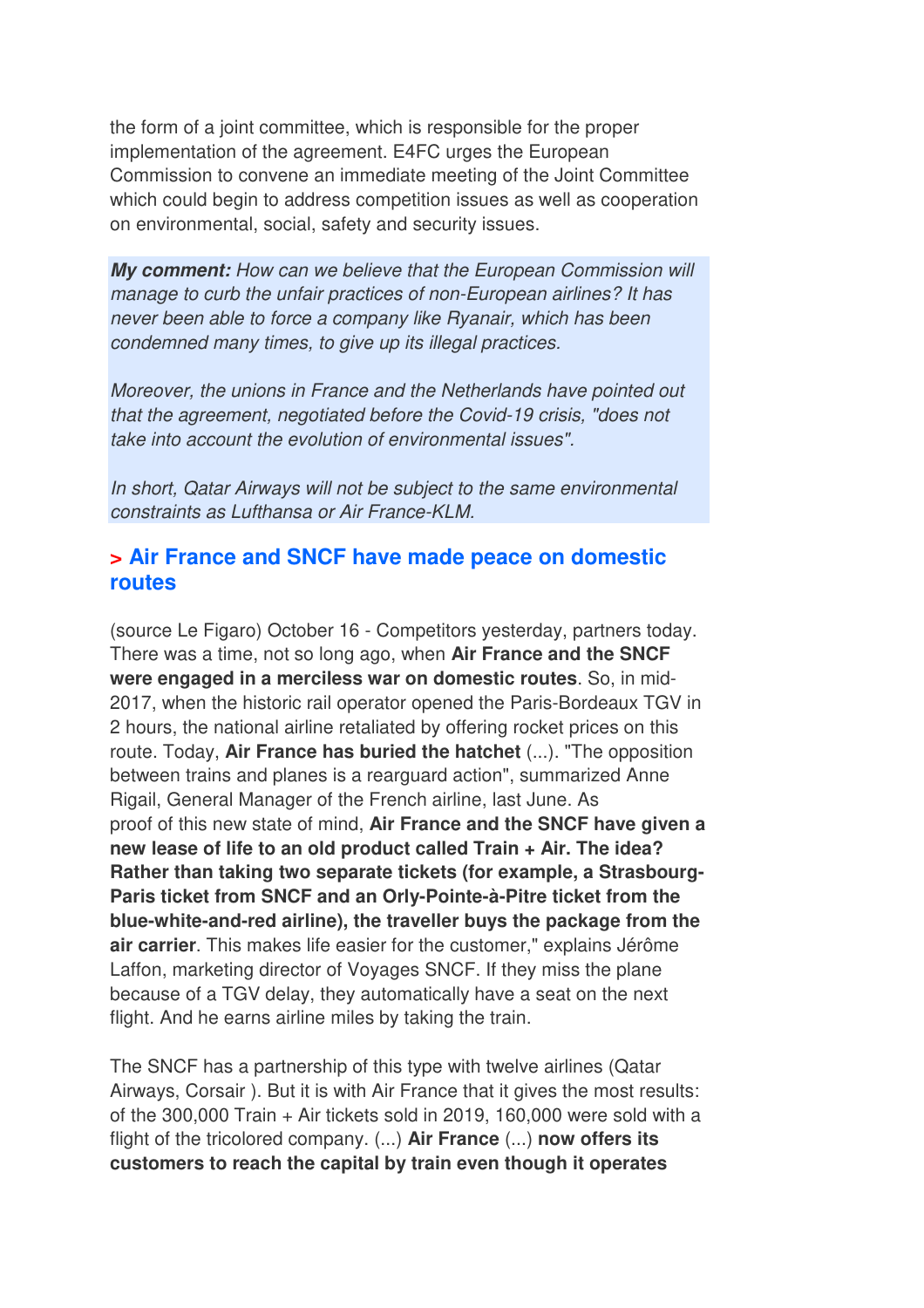Marseille-Paris **flights.** The health crisis has reshuffled the cards: the challenges of global warming and the advantages of trains that emit less greenhouse gas have become decisive in the eyes of many travellers. And Air France has decided to take this into account. Some of our passengers prefer a low-carbon alternative when it exists," stresses Vincent Etchebehere, Director of Sustainable Development and New Mobility at Air France. **This is not a problem for us because it does not take away any customers on our domestic routes. It's additional traffic**".

 $(\ldots)$ 

For its part, the SNCF also sees its interest in this: through this channel, it sells TGV tickets without making too much effort, as Air France markets them for a commission. As a result, the two parties have decided to move up a gear. **Until November, the rail operator and the national airline are testing the digitalization of the Train + Air package on two routes (Strasbourg-Paris and Lille-Paris). Until now, passengers who bought this product had to collect it from the station**," explains Jérôme Laffon. Now, they are downloadable e-tickets. This new formula should be deployed throughout the network next year. In addition to the convenience for passengers, this will make it possible to offer the product in almost all 230 TGV stations. (...)

**My comment:** Almost everything contributes to making the new Train + Air formula a success.

the environmental constraints imposed by the French government encourage passengers to prefer the train; customers believe that the train is more ecological than the plane; the duration of the trip is no longer a major criterion; with the suppression of the vouchers, one of the first causes of complaint disappears.

Under the previous system, customers bought a plane ticket from Air France along with a voucher for the part of the journey made by train. The ticket had to be collected from the station, at a ticket office with incompatible timetables with certain trains. Passengers either exchanged their voucher the day before or paid a fine on the train.

Nevertheless, there are still obstacles.

Some routes, mainly between Lyon and Paris, are saturated. Optimisation work, which is very costly, is underway, but should not be completed for several years.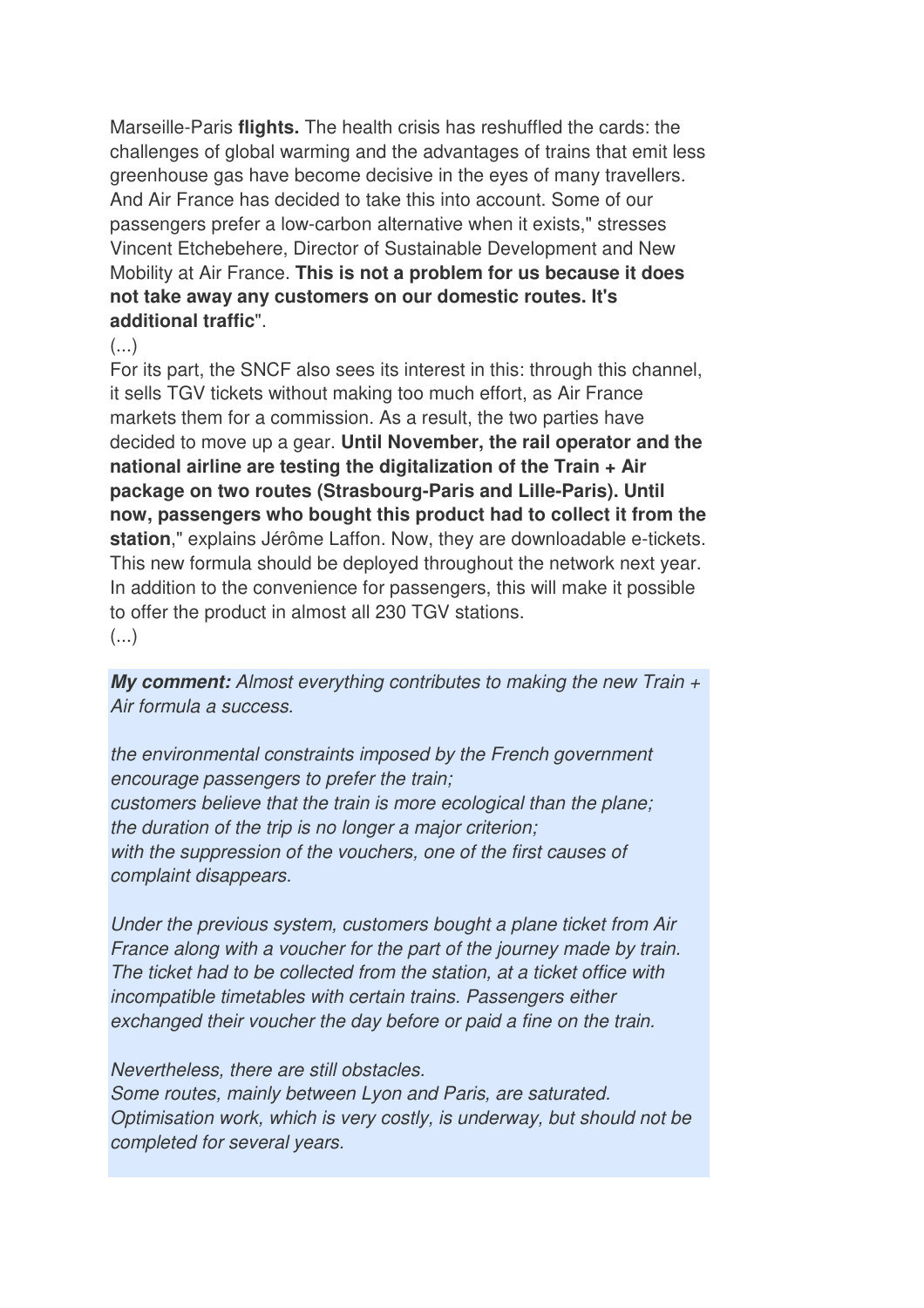It should also be noted that stations close to airports, such as Roissy-Charles de Gaulle, cannot accommodate many more trains.

#### **> Air France-KLM threatens with legal battle regarding Schiphol fee hike**

(source several Dutch newspapers, translated with Deepl) October 17 - **Air France-KLM is preparing a legal battle against Schiphol's plan to increase its charges by 40 percent over the next three years**. The group, which is by far the biggest user of Schiphol, will take its case to the competition watchdog ACM. In a strongly worded document in response to the planned increase, Air France-KLM says it will not foot the bill for the costs of the new pier, which has been significantly over budget. **According to the group, the increase would be unreasonable, inappropriate and unacceptable given the current situation in the aviation industry**. Shareholders, who have benefited greatly from Schiphol's profits in recent years, should be asked to cover the costs first. The main shareholders of Schiphol are the Dutch government and the municipality of Amsterdam.

**Air France-KLM points out that other major European airports have introduced much lower increases in charges or even frozen charges during the crisis**. The group also points out that the airlines operating at Schiphol have no choice but to operate from this airport.

#### **> Air France-KLM and Lufthansa to join forces with ITA Airways**

(source La Tribune) October 18 - **Alitalia is no more. ITA Airways took over** with a first flight on Friday 15 October between Milan-Linate airport and Bari. On this occasion Alfredo Altavilla, **its president, reminded the audience that the new Italian state company "was not born to remain alone",** as reported by AFP. Discussions are therefore underway to establish a structuring partnership by the end of 2022 with another airline. A prospect that attracts covetousness, starting with the major European groups Air France-KLM and Lufthansa, but also the American Delta Air Lines. As a

long-standing partner of Alitalia, **Air France-KLM wants to create a strong relationship with ITA Airways**. The Franco-Dutch group has already initiated discussions to establish a new partnership with the Italian company. This could go as far as entering into a "joint venture", a highly elaborate commercial partnership corresponding to the highest possible level of integration between airlines before a merger. The most obvious would be the transatlantic joint venture, which has brought together Air France-KLM, Delta Air Lines and Virgin Atlantic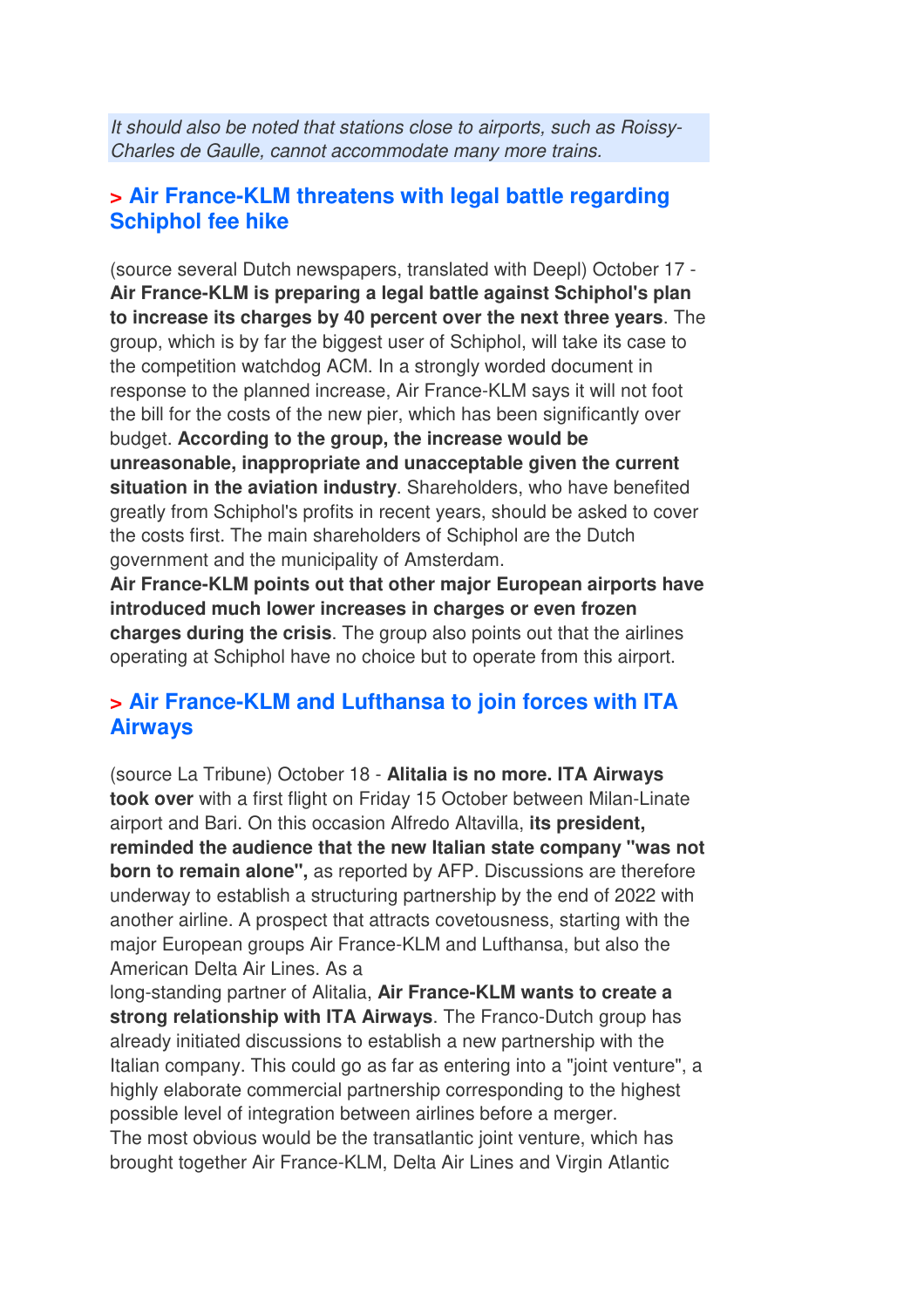since 2020.

 $\left( \ldots \right)$ 

Moreover, it is not impossible that Air France-KLM will also propose to ITA Airways to join another joint venture. This time to China.

#### (...)

The establishment of a partnership between Air France-KLM and ITA Airways would finally strengthen the possibility of the latter taking over from Alitalia within SkyTeam. Although not a founding member, the now ex-Italian carrier joined the global alliance in 2001, one year after its creation.

#### $\left( \ldots \right)$

**Lufthansa is also in the running**. At the IATA General Assembly, Carsten Spohr, the group's CEO, hinted that he had met with his Italian counterpart. He added that Italy was its second international market after the United States. Following the example of Air France-KLM, the German group is considering all types of commercial agreements and could go as far as setting up a joint venture with ITA Airways, probably on the North Atlantic where it is already associated with Air Canada and United Airlines.

## $(\ldots)$

**The last candidate could be Delta Air Lines**, Air France-KLM's historical partner. The American company, strengthened by the recovery of its domestic market, would be tempted by a commercial agreement with its Italian counterpart. Here again, all options are on the table, even if this would probably be within the framework of the Air France-KLM and Virgin Atlantic joint venture.

If ITA Airways seems so attractive at first glance, it's because the Italian market was strong before the crisis.

## $\left( \ldots \right)$

However, this could all be a sham. First of all, ITA Airways is currently a shadow of the Alitalia of a few years ago. Its fleet consists of only 52 aircraft, of which barely 7 are long-haul and will be deployed mainly from Rome, not Milan.

## $\left( \ldots \right)$

According to one observer, Air France-KLM and Lufthansa know the Italian market very well. The two groups are thus perfectly capable of strengthening their own services to the north of Italy in order to attract business traffic to their respective hubs rather than allying themselves with ITA Airways.

#### $\left(\ldots\right)$

**For the time being, none of the candidates seem willing to go further than a commercial agreement. However, the question of a shareholding could well arise in the medium term. According to one analyst, ITA Airways will find it very difficult to develop without**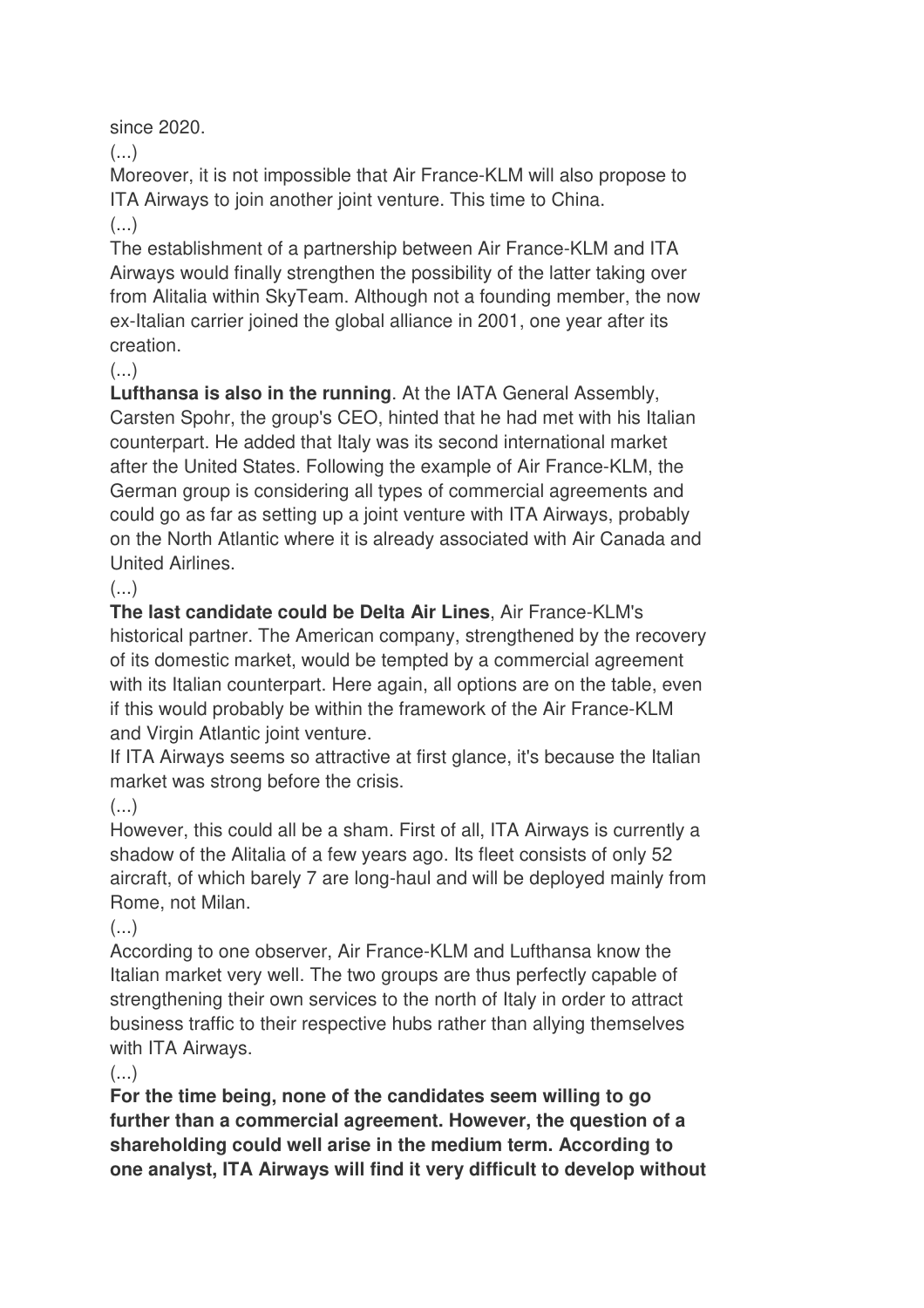**the contribution of another air transport group on the capital and operational level.**

**My comment:** Alitalia is dead, long live ITA Airways.

The new Italian airline has severed all ties with Alitalia, leaving the Italian government with a colossal liability. According to the Italian press, between recapitalizations and bridging loans, the Italian state will have disbursed 14 billion euros.

Ironically, ITA has just bought the Alitalia brand for EUR 90 million, whereas Alitalia's receivers were demanding EUR 290 million. So Alitalia is not quite dead.

#### **> Delta Air Lines reports third-quarter profitability but worries about fuel prices**

(AFP source) October 13 - US airline **Delta Air Lines said** on Wednesday it made **a profit in the third quarter**, but warned that high fuel prices could weigh on its balance sheet by the end of the year. From July to September, the company made a net profit of \$1.2 billion (or \$1.89 per share). That's down from \$1.5 billion in the same period in 2019, before the pandemic began.

The quarter "marked an important milestone in our recovery with our first quarterly profit since the start of the pandemic," Delta boss Ed Bastian reacted in a statement.

(...)

**Delta is concerned about the impact that rising gasoline prices could have on its future results**. "If demand continues to improve, **the recent rise in fuel prices will weigh on our ability to remain profitable in the final quarter**," Bastian warned. The group expects the price per gallon (about 3.8 liters) of fuel for its aircraft to be in the range of \$2.25 to \$2.40, higher than the \$1.94 average seen between July and September.

**Oil prices are currently trading at levels not seen for several years in a** market affected by a lack of supply and very strong demand. The barrel of WTI in New York even exceeded the \$80 mark on Monday, the first time this has happened since October 2014. On Wall Street, Delta's stock was down 1.3% in pre-market trading.

Delta further reported that 90% of its employees are currently vaccinated against Covid-19. Starting November 1, the company plans to impose a \$200 monthly fine on all employees with company health insurance who have not been vaccinated.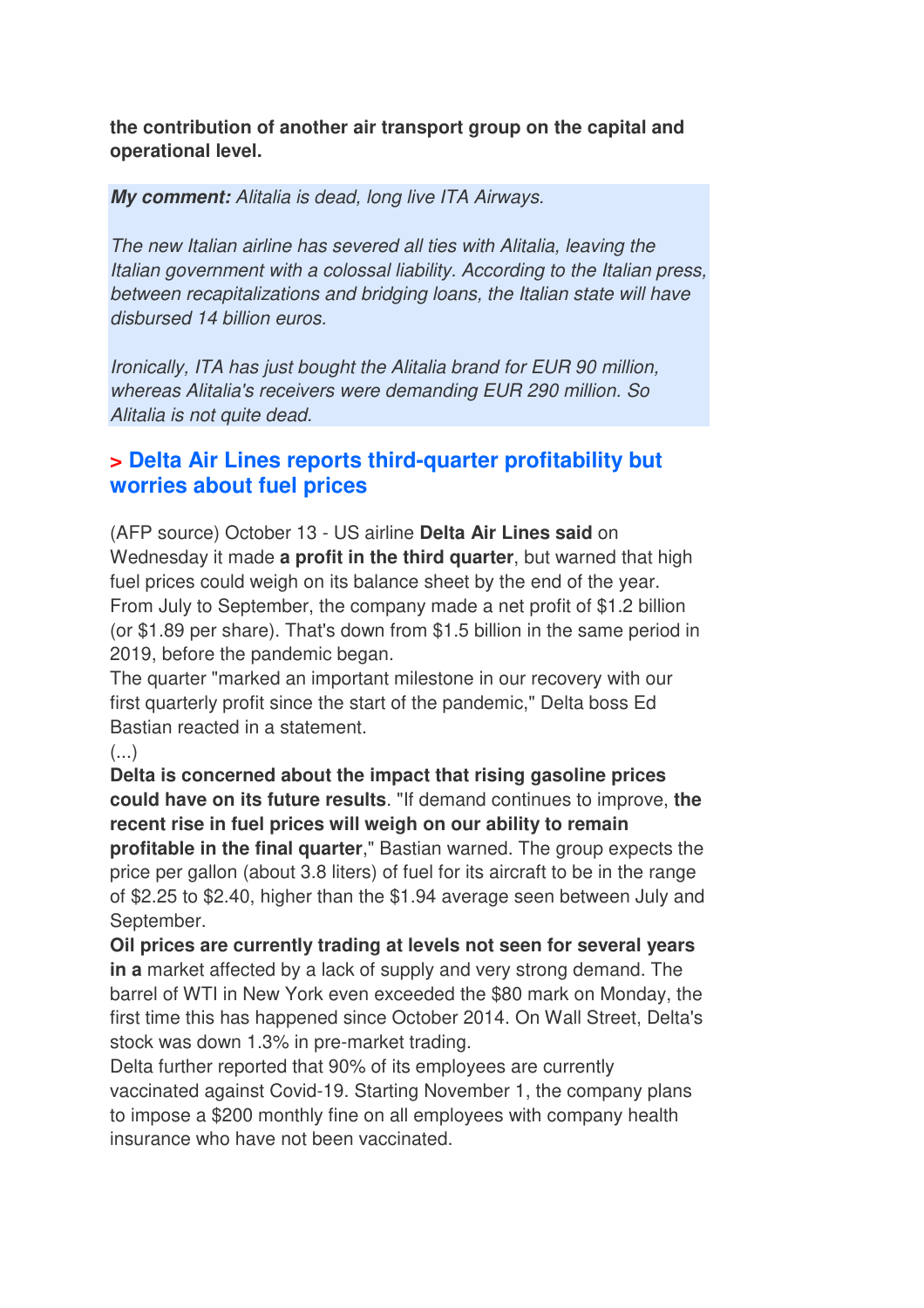**My comment:** For US airlines, which make most of their profits on their domestic network, the recovery has begun.

#### **> IEA says energy crisis will support demand for oil**

(source AFP) October 14 - The International Energy Agency (IEA) on Thursday raised its forecast for global oil demand in 2021 and 2022, betting on a strong appetite for crude to replace out-of-favour gas and coal.

"**Oil prices are at their highest levels in years as shortages of natural gas, LNG and coal support oil demand**, which could keep the market in deficit until at least the end of the year," the IEA noted in its monthly oil report.

High gas and coal prices are thus encouraging energy-intensive industries and power producers to turn to oil instead "to keep the lights on and the machines humming".

**The global energy crisis could add** up to an additional 500,000 barrels per day of **crude oil demand compared to** normal, according to the IEA, which advises developed countries on their energy policies.  $(\ldots)$ 

**Global demand is now expected to increase** by 5.5 million barrels per day (mb/d) in 2021, then by 3.3 mb/d in 2022, **to reach 99.6 mb/d, slightly above pre-Covid levels**.

Oil prices have risen sharply in recent months, fuelled by the global economic recovery and the caution of producing countries, which are increasing supply sparingly. North Sea Brent crude is currently trading well above \$80 a barrel.

 $\left( \ldots \right)$ 

**My comment:** The IEA's forecasts are in line with those of the Organization of the Petroleum Exporting Countries (Opec).

If these forecasts come true, the price of oil could remain high for many months. The consequences would be significant for airlines (one third of their expenses are devoted to kerosene) and for all consumers of oil derivatives.

## **End of the press review**

#### **> Advice for employees and former employees who are shareholders**

You will find on my navigaction site the modalities of access to the sites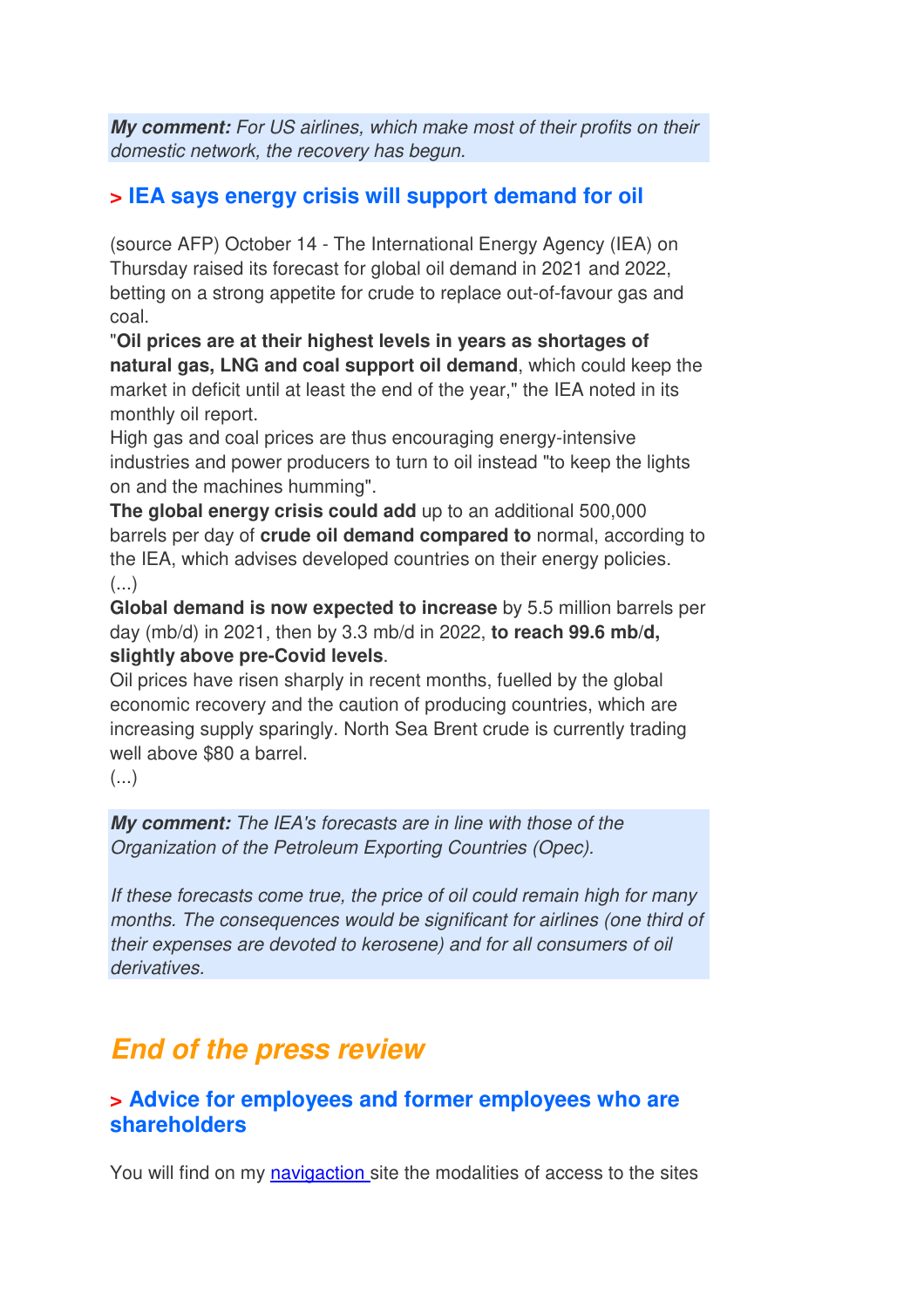of the managers.

To avoid forgetting to change your contact details each time you change your postal address, **I advise you to enter a personal e-mail address**. It will be used for all correspondence with the management bodies.

Keep all the documents relating to your Air France-KLM shares in one place: all the letters you receive from the various managers, Natixis, Société Générale, and your personal financial institution if you bought your shares through it.

#### **> My comments on the Air France-KLM share price trend**

**Air France-KLM shares** closed at **4.131 euros** on Monday 18 October. **It is stable this week (+0.07%).** 

Before the coronavirus epidemic, Air France-KLM shares were at 9.93 euros.

**The average (consensus) analyst price for AF-KLM shares is 3.24 euros**. The highest price target is 5.5 euros, the lowest 1 euro. You can find the details of the analysts' consensus on my blog. I do not take into account the opinions of analysts prior to the beginning of the health crisis.

#### **The price of Brent crude oil** (North Sea) is **still up, by \$1, to \$85.**

From a low point at the end of October 2020 (\$37), it has risen steadily, reaching \$69 in early March 2021. Since then, it has oscillated between \$69 and \$77. It passed this threshold at the end of September.

**At \$85, Brent has reached a price not seen since 2014**, supported by supply disruptions and underlying demand. Natural gas prices continue to rise to their highest level in at least seven years. Investors seem to feel that hydrocarbon producers have cut back too much during the pandemic so that demand pressure is unbalancing the market.

#### **This indicative information does not constitute an invitation to sell or a solicitation to buy Air France-KLM shares.**

You can react to this press review or send me any information or thoughts that will help me better carry out my duties as a director of the Air France-KLM group.